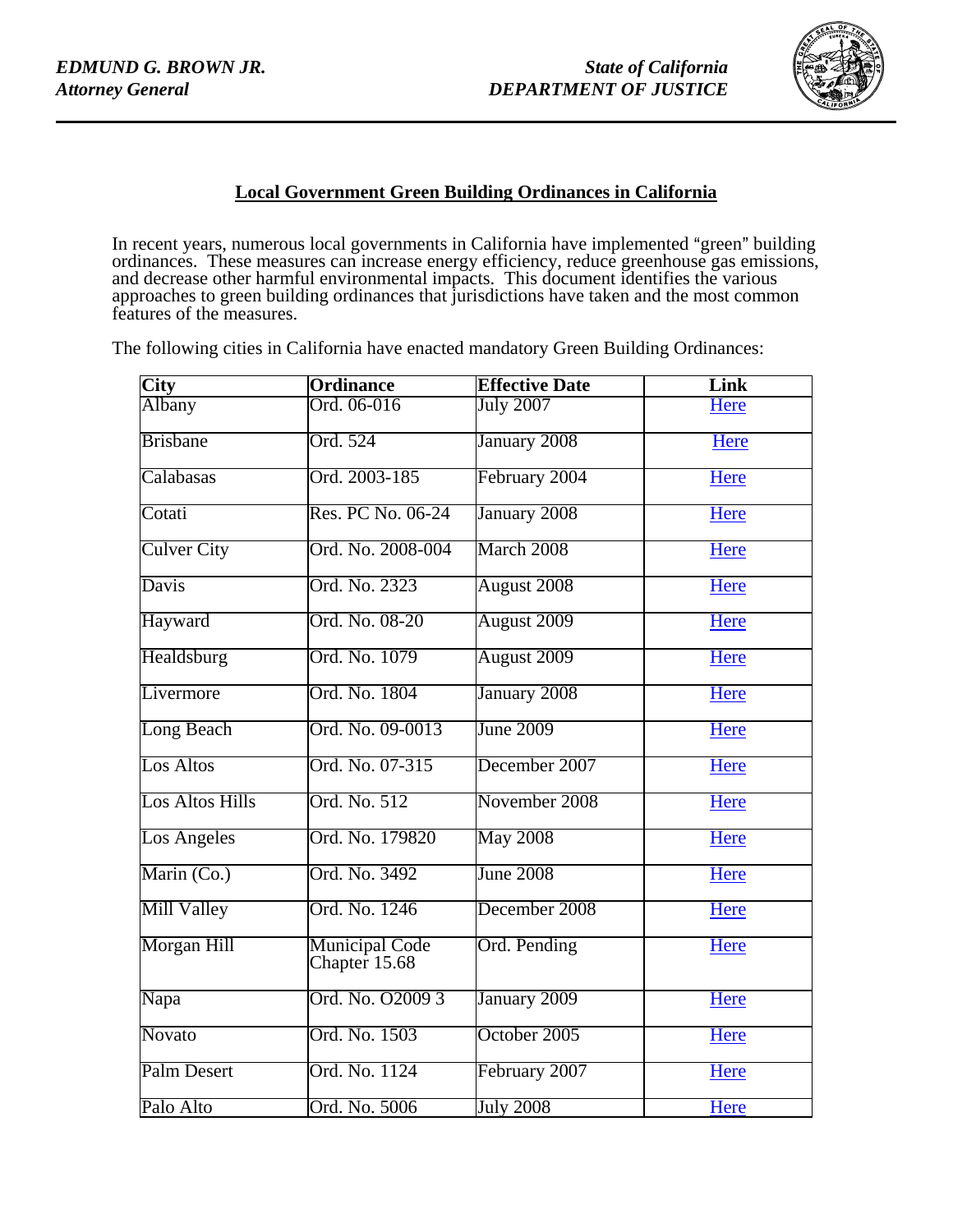| Pasadena            | Ord. No. 7031                 | <b>May 2008</b>  | Here        |
|---------------------|-------------------------------|------------------|-------------|
| Pleasanton          | Ord. No. 1934                 | January 2006     | Here        |
| <b>Rohnert Park</b> | Ord. No. 782                  | <b>July 2007</b> | Here        |
| San Francisco       | Admin. Bulletin<br>No. AB-093 | October 2008     | Here        |
| San Jose            | Ord. No. 28622                | September 2009   | Here        |
| San Mateo (Co.)     | Ord. No. 04411                | March 2008       | Here        |
| San Rafael          | Ord. No. 1853                 | August 2007      | <b>Here</b> |
| Santa Barbara       | Ord. No. 5446                 | March 2008       | Here        |
| Santa Cruz          | Ord. 2005-29                  | January 2007     | Here        |
| Santa Monica        | Ord. No. 2261                 | <b>May 2008</b>  | <b>Here</b> |
| Santa Rosa          | Ord. No. 3869                 | June 2008        | <b>Here</b> |
| Sebastopol          | Res. 5454                     | March 2005       | Here        |
| Sonoma              | Ord. No. 03-2009              | August 2009      | Here        |
| Tiburon             | Ord. No. 512                  | November 2008    | Here        |
| Windsor             | Ord No 2007-215               | June 2007        | <b>Here</b> |
| West Hollywood      | Ord. No. 07-762               | October 2007     | Here        |

# *Green Rating Systems*

The enactment of local green building requirements has been facilitated by the development of several independent rating systems increasingly used in the building industry to objectively evaluate "green" buildings. The most common system is Leadership in Energy and Environmental Design (LEED®), developed by the United States Green Building Council ([http://www.usgbc.org\)](http://www.usgbc.org/). LEED has developed several rating systems with guidelines for different construction markets, including new nonresidential buildings, core and shell construction of commercial buildings, construction of commercial interiors, the construction of schools, health care facilities, and retail spaces, and a newly-developed system for homes (LEED-H), released in January of 2008. The LEED for the Neighborhood Development Rating System is in the pilot program stage and should be released in 2009.

Under the LEED rating system, the use of specific green building practices or design elements, in addition to certain prerequisite practices, accrue "points" on a checklist. Depending upon the number of points earned, each project is given a rating which corresponds to a level of LEED certification. Projects which meet the minimum number of points are "Certified." Projects which accrue more than the minimum are rated "Bronze," "Silver," "Gold," or "Platinum," according to the number of points earned. Most cities require some level LEED-equivalent according to the number of points earned. Most cities require some level LEED-equivalent performance for some types of buildings, but do not require registration with the United States Green Building Council.

Office of the California Attorney General Green Building Ordinances in California Page **2** of **9**  Updated: 09/22/09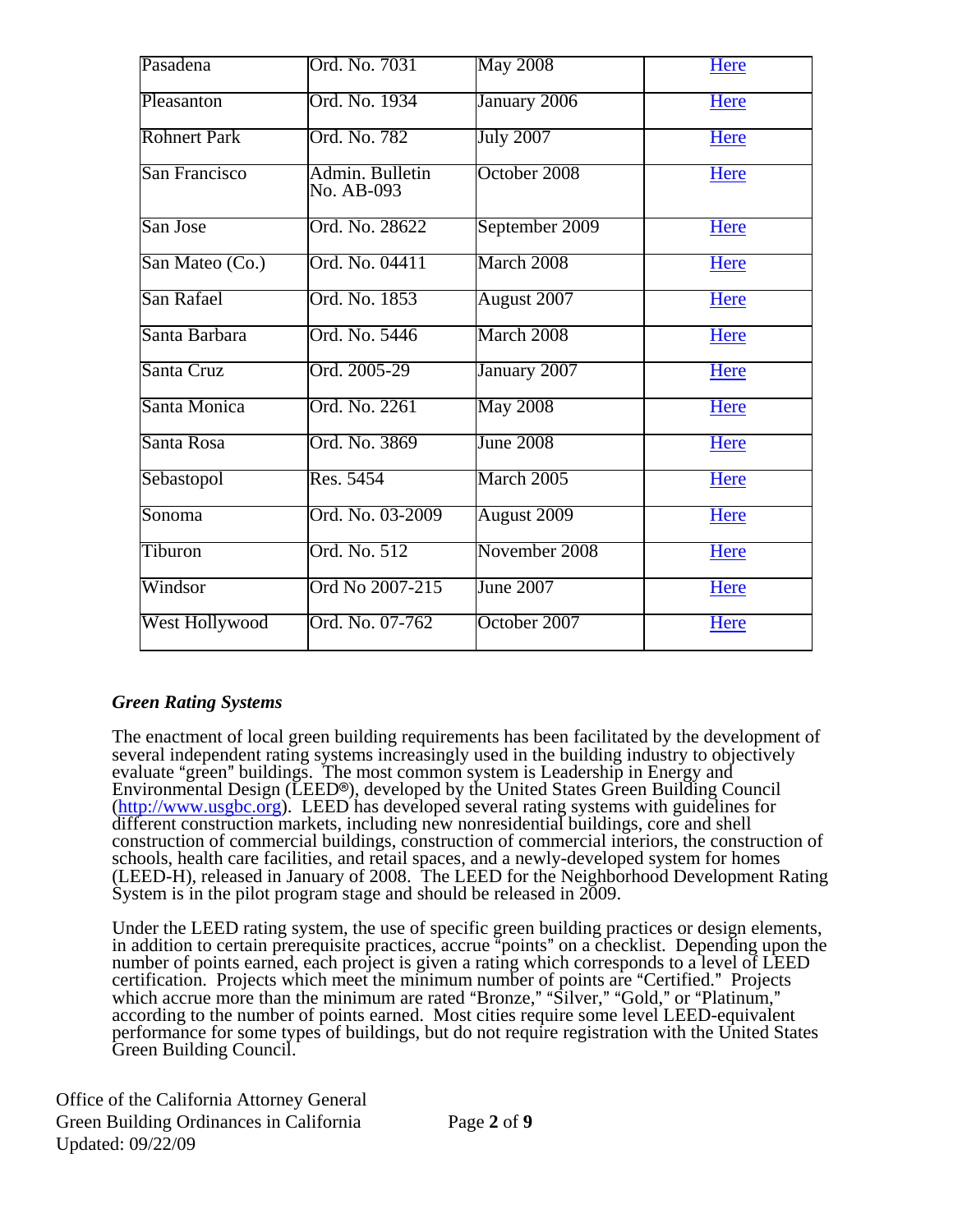Ĭ Another rating system used by local governments in their green building ordinances is the "GreenPoints Rated" program first developed by a coalition of Alameda County waste agencies ([http://stopwaste.org](http://stopwaste.org/)) and promoted by Build It Green, a nonprofit organization based in Berkeley, California [\(http://www.builditgreen.org](http://www.builditgreen.org/)). The GreenPoints Rated system, while similar in approach to LEED, is focused on residential development, including separate guidelines for single-family and multifamily buildings. A building must attain at least 50 "GreenPoints" to be certified as "GreenPoint Rated."

Several cities or counties have developed their own "points" systems using guidelines and checklists based on the GreenPoint Rated system. These include guidelines developed by the Sonoma County Waste Management Agency ([http://www.recyclenow.org\)](http://www.recyclenow.org/) and the City of West Hollywood (<http://www.weho.org/greenbuilding/>). These alternative systems award points for many of the same practices, such as the use of fly ash in concrete, the recycling of construction debris, and the installation of overhangs.

While the far majority of local ordinances require or permit the use of LEED ratings for public and commercial projects, most local ordinances rely on GreenPoints or related systems for residential construction. In 2007, Build it Green signed a Memorandum of Understanding with Davis Energy Group (www.davisenergy.com) to calibrate the LEED for Homes and GreenPoints Rated systems for use in California, allowing for cross-training of building professionals, concurrent verification, and the possibility of "dual-branded" homes meeting the requirements of both systems.

As an alternative to the approach of LEED and GreenPoints Rated, the California Building Industry Association's Building Industry Institute has developed the California Green Builder program ([http://cagreenbuilder.org\)](http://cagreenbuilder.org/) to help builders and communities introduce and verify green building practices. The California Green Builder program combines prescriptive green building measures with a performance-based verification system. Unlike LEED and GreenPoints Rated, the California Green Builder protocols do not use "points," but require specific practices and third party verification of a building's actual performance. The California Green Builder program ensures that buildings exceed state energy efficiency requirements by at least 15%, while verifying practices such as duct sealing and construction waste management. As of yet, no California city has required developers to use the Green Builder Program. However, cities such as San Bernardino, Riverside, and Cathedral City have passed ordinances that provide incentives for developers who use the system.

Examples of cities' minimum LEED, GreenPoint Rated, or other point requirements for private development:

| <b>City</b>     | <b>Nonresidential Buildings</b>                                                            | <b>Residential Buildings</b>                                          |
|-----------------|--------------------------------------------------------------------------------------------|-----------------------------------------------------------------------|
| Albany          | LEED Gold if over 5000 ft. <sup>2</sup>                                                    | 50 GreenPoints for single-family                                      |
| <b>Berkeley</b> | Energy audit required if construction<br>totals more than \$50,000                         | Energy audit required if<br>construction totals more than<br>\$50,000 |
| <b>Brisbane</b> | LEED Silver if over 10,000 ft. <sup>2</sup>                                                | 50 GreenPoints for multifamily                                        |
| Calabasas       | LEED Certified if over 500 ft. <sup>2</sup> ; LEED<br>Silver if over 5000 ft. <sup>2</sup> |                                                                       |
| Cotati          | 60 GreenPoints                                                                             | 60 GreenPoints                                                        |
| Chula Vista     |                                                                                            | 50 GreenPoints                                                        |
| Livermore       | <b>LEED Certified Equivalent</b>                                                           | 50 GreenPoints                                                        |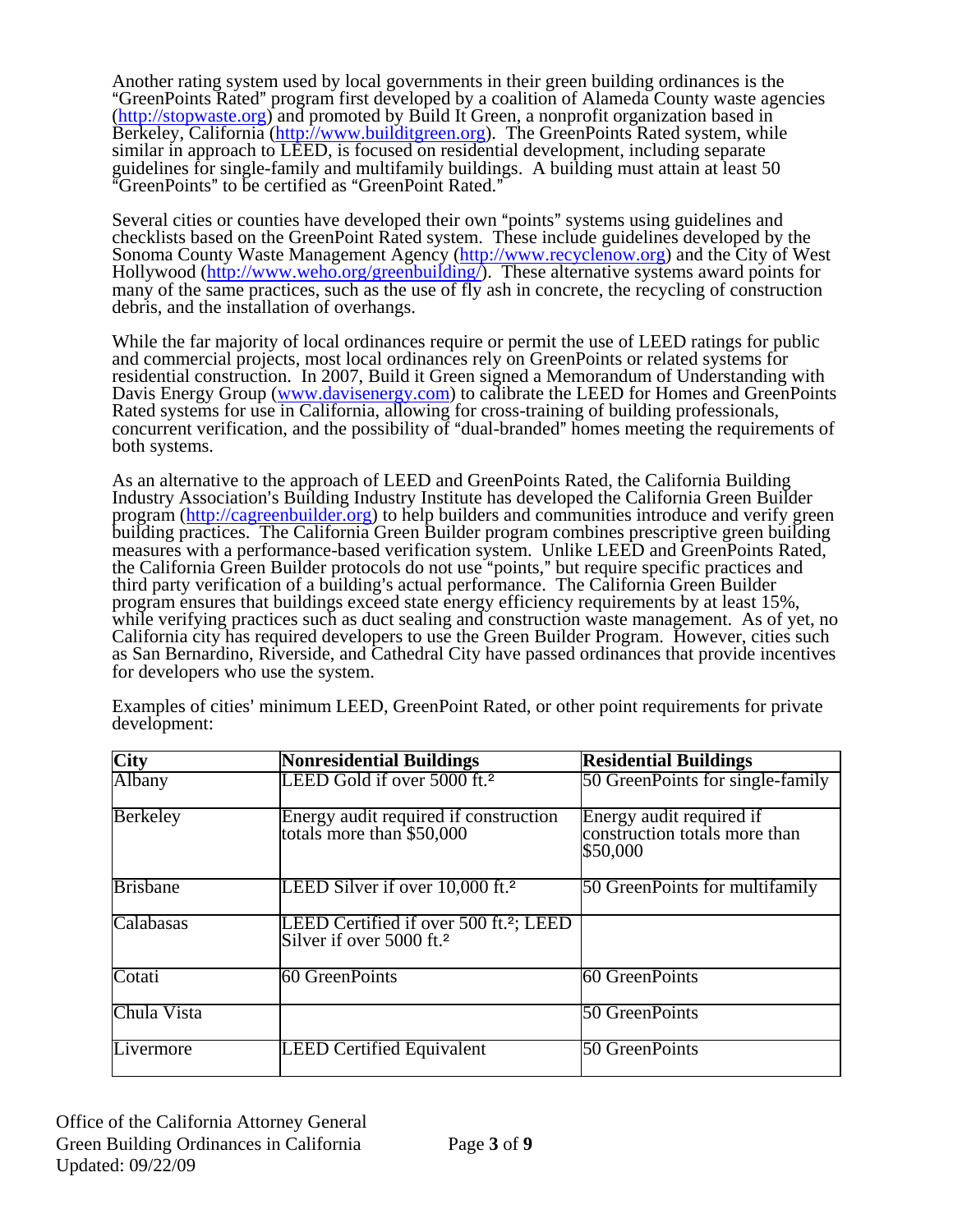| Long Beach          | <b>LEED Certified if over 50 units</b>                                                          | LEED Certified if over 50,000                                                                 |
|---------------------|-------------------------------------------------------------------------------------------------|-----------------------------------------------------------------------------------------------|
|                     |                                                                                                 | ft <sub>2</sub>                                                                               |
| <b>Los Altos</b>    |                                                                                                 | 50 GreenPoints                                                                                |
| <b>Los Angeles</b>  | LEED Certified if over 50,000 ft. <sup>2</sup>                                                  | LEED Certified if over 50,000<br>ft. <sup>2</sup> and at least 50 units.                      |
| <b>Novato</b>       |                                                                                                 | 50 GreenPoints                                                                                |
| Palo Alto           | LEED Silver if over 5,000 ft. <sup>2</sup>                                                      | 70 GreenPoints if over 1250 ft. <sup>2</sup>                                                  |
| Pasadena            | LEED Certified if over 25,000 ft. <sup>2</sup> ;<br>LEED Silver if over 50,000 ft. <sup>2</sup> | <b>LEED</b> Certified if over four<br>stories                                                 |
| Pleasanton          | LEED Certified if over 20,000 ft. <sup>2</sup>                                                  |                                                                                               |
| <b>Rohnert Park</b> | <b>LEED Silver</b>                                                                              | 90 GreenPoints                                                                                |
| San Francisco       | <b>LEED Gold</b>                                                                                | <b>75 GreenPoints or LEED Silver</b>                                                          |
| San Rafael          | LEED Certified; LEED Silver if over<br>30,000 ft. <sup>2</sup>                                  | 60 GreenPoints                                                                                |
| San Mateo (Co.)     | LEED Silver if over 3,000 ft. <sup>2</sup>                                                      | 50 GreenPoints or LEED<br>Certified                                                           |
| Santa Cruz          |                                                                                                 | 10 GreenPoints $+1.5$ GreenPoints<br>for every 100 ft. <sup>2</sup> over 350 ft. <sup>2</sup> |
| San Francisco       | LEED Gold (by $2012$ )                                                                          | <b>75 GreenPoints or LEED Silver</b><br>(by 2012)                                             |
| Santa Monica        | <b>7 LEED Points (all LEED)</b><br>prerequisites)                                               |                                                                                               |
| Sebastopol          | <b>60 Sonoma County Points</b>                                                                  | 60 Sonoma County Points                                                                       |
| Hayward             | LEED Silver if valued over \$3,000,000 50 GreenPoints if more than 20                           | units                                                                                         |
| Windsor             | 20 LEED Points                                                                                  | 50 GreenPoints                                                                                |
| West Hollywood      | 60 City Points Or LEED Certified                                                                | 60 City Points or LEED Certified                                                              |

# *Prescriptive Measures*

Rating systems offer flexibility for developers, since the developer can choose which green building practices will be used to meet the requirements. However, some cities have chosen to prescribe specific green building measures in lieu of or in addition to required ratings. These requirements address the particular resource needs of a community, and include measures such as the installation of water-saving plumbing fixtures, solar panels, or the use of energy-saving EnergyStar appliances.

Some cities that require specific prescriptive measures with examples:

Office of the California Attorney General Green Building Ordinances in California Page **4** of **9**  Updated: 09/22/09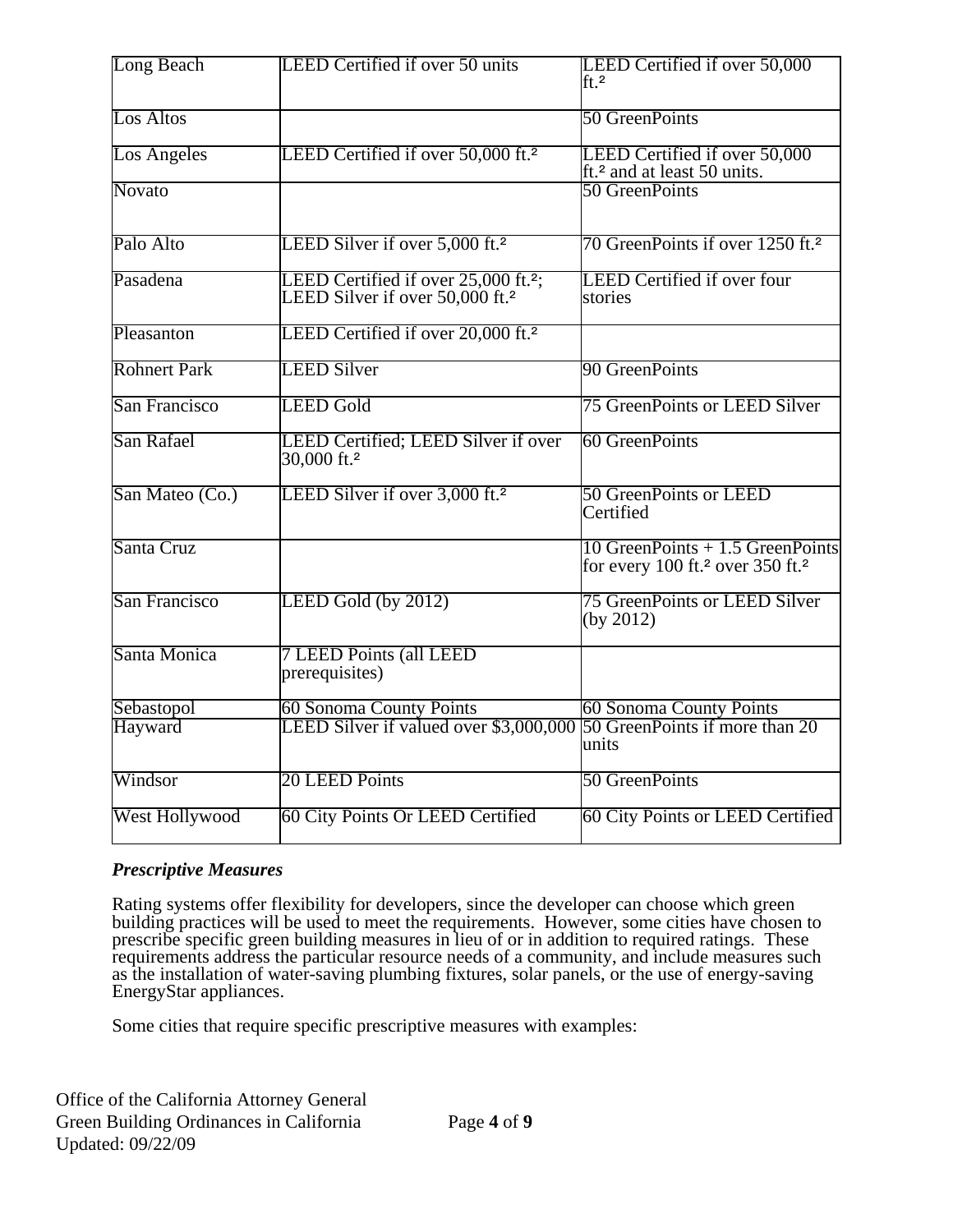| <b>City</b>         | <b>Required Measures</b>                                                                                                                   |
|---------------------|--------------------------------------------------------------------------------------------------------------------------------------------|
| Cotati              | Pre-plumb for solar water heating; 30% fly ash in concrete;<br>50% native plants in landscaping; protection for 80%<br>drought conditions. |
| Chula Vista         | Pre-plumb for solar water heating                                                                                                          |
| <b>Culver City</b>  | 1kw of installed solar panels                                                                                                              |
| <b>Palm Desert</b>  | Fluorescent, automatic-OFF landscape and utility lighting;<br>NEMA premium electric motors and pumps; conduit for<br>solar                 |
| Pasadena            | Meet LEED credit 3.1 (water efficiency)                                                                                                    |
| <b>Rohnert Park</b> | Variable speed pool pumps; EnergyStar exhaust fans                                                                                         |
| Santa Barbara       | Variable speed pool pumps; EnergyStar appliances;<br>NEMA premium HVAC motors                                                              |
| Santa Monica        | Efficient water heating; EnergyStar appliances; light<br>sensors/dimmers                                                                   |
| Sebastopol          | Dual flush toilets; low-flow showerheads                                                                                                   |
|                     | West Hollywood Roof capacity for solar panels; bike parking; many others.                                                                  |

# *Performance Standards*

Performance standards provide a way to measure the energy efficiency of a building. Tools and guidelines for assessing the performance of buildings have been developed to implement California's energy efficient building standards, and are available from the California Energy Commission (<http://www.energy.ca.gov/title24/>). Both the California Green Builder program and GreenPoints Rated systems require qualifying buildings to exceed Title 24 requirements by at least 15%, and buildings using the LEED system are awarded points for exceeding Title 24 requirements by more than 15%.

As an alternative to ratings systems such as LEED, GreenPoint Rated, or California Green Builder, which grant certification for specific actions designed to conserve resources, many local governments have chosen to directly implement performance standards as alternate means of compliance or as separate requirements from green building practices. Under California Public Resources Code  $\S 25402.2(h)$ , such requirements, when they relate to energy efficiency, must be approved by the California Energy Commission and must be more stringent than the requirements found in Title 24, Part 6 of the California Code of Regulations. Nearly ten cities have received approval from the Energy Commission to incorporate energy efficiency performance standards into their green building ordinances separate from incorporation of GreenPoints Rated or LEED. An updated list is available [here.](http://energy.ca.gov/title24/2005standards/ordinances_exceeding_2005_building_standards.html)

Cities that have adopted performance-based requirements exceeding Title 24:

| <b>City</b> | <b>Energy Efficiency Requirement (increase over Title 24)</b> |
|-------------|---------------------------------------------------------------|
| Cotati      | 15%                                                           |
|             |                                                               |
| Los Altos   | 15% for non-residential buildings                             |

Office of the California Attorney General Green Building Ordinances in California Page **5** of **9**  Updated: 09/22/09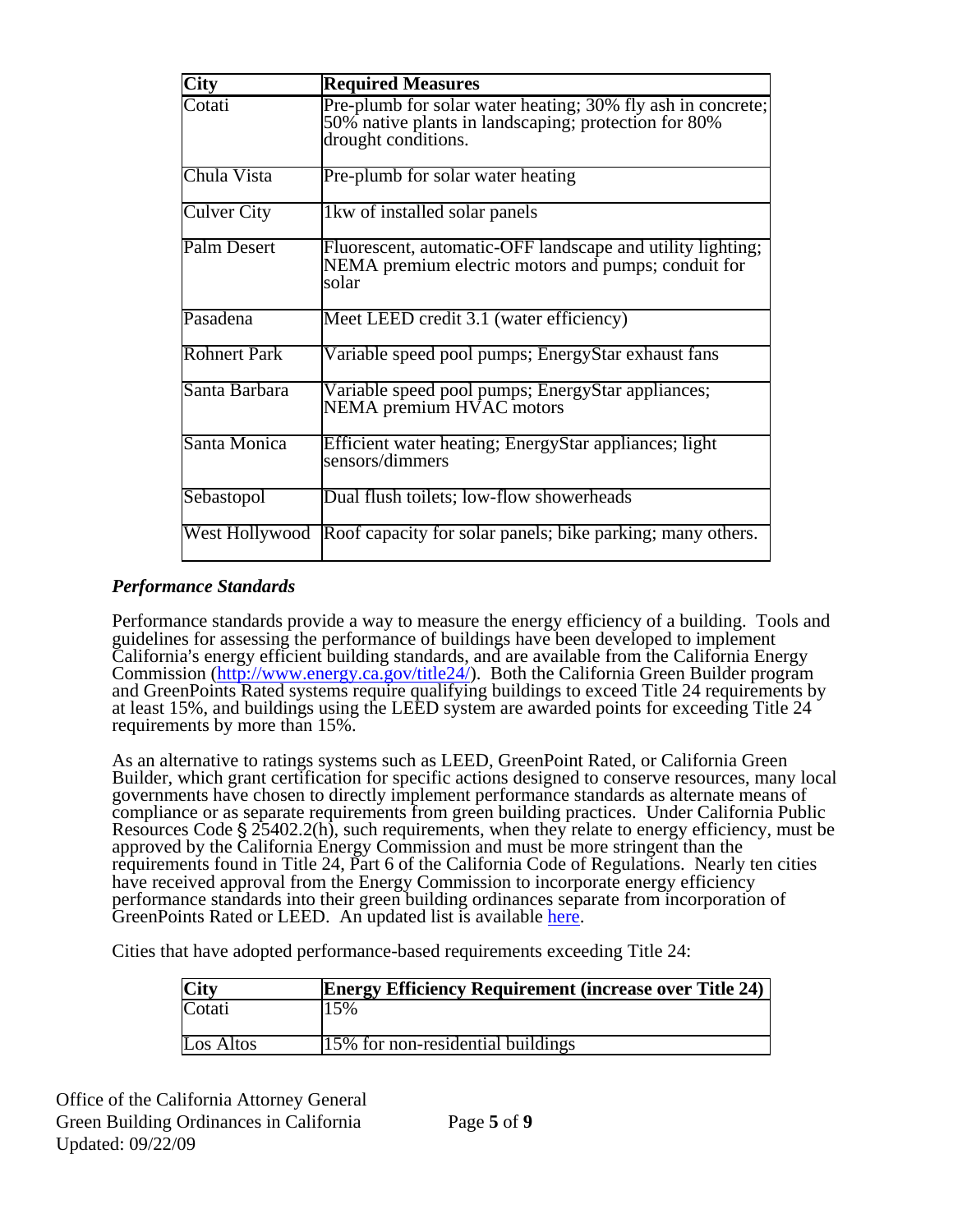| Los Altos Hills     | 15% for residential buildings                                                                             |
|---------------------|-----------------------------------------------------------------------------------------------------------|
|                     |                                                                                                           |
| Palm Desert         | 10% for residential buildings; 15% if over 4,000 ft. <sup>2</sup>                                         |
| <b>Rohnert Park</b> | 10-15% for residential buildings based on size                                                            |
| San Rafael          | All homes above 3,500 ft. <sup>2</sup> must equal Title 24 energy use<br>of a 3,500 ft. <sup>2</sup> home |
| Santa Barbara       | 20% for residential buildings                                                                             |
| Santa Monica        | 10% exempts projects from prescriptive requirements                                                       |
| Santa Rosa          | 15% for residential buildings                                                                             |

# *Municipal Buildings*

Many ordinances in California require that municipal buildings and other city-sponsored projects promote green building practices. These are often the first and most stringent green building requirements passed by a city.

Examples of cities which have higher green building requirements for public buildings than for private projects:

| <b>City</b>                     | <b>Requirement for Municipal Buildings</b>                  |
|---------------------------------|-------------------------------------------------------------|
| Albany                          | LEED Gold if over $5,000$ ft. <sup>2</sup>                  |
| Berkeley                        | <b>LEED Silver</b>                                          |
| <b>Brisbane</b>                 | LEED Silver if over $5,000$ ft. <sup>2</sup>                |
| Livermore                       | <b>LEED Silver</b>                                          |
| Los Altos                       | LEED Certified if over 7,500 ft. <sup>2</sup>               |
| $\overline{\text{Los Angeles}}$ | LEED Certified if over 7,500 ft. <sup>2</sup>               |
| Pasadena                        | 5000 ft. <sup>2</sup> ; LEED Silver                         |
| <b>Rohnert Park</b>             | <b>LEED Silver</b>                                          |
| San Rafael                      | LEED Certified; LEED Silver if over 30,000 ft. <sup>2</sup> |
| West Hollywood                  | <b>LEED</b> Certified                                       |
| Livermore                       | <b>LEED</b> Certified                                       |

# *Enforcement*

Cities have chosen many different mechanisms for enforcing green building requirements. Most cities require submission of completed checklists based on building plans at the permitting stage. In most cities, buildings permits are contingent upon a complete and sufficient checklist. Many cities, such as Rohnert Park, Santa Monica, and Palo Alto provide for green building verification

Office of the California Attorney General Green Building Ordinances in California Page **6** of **9**  Updated: 09/22/09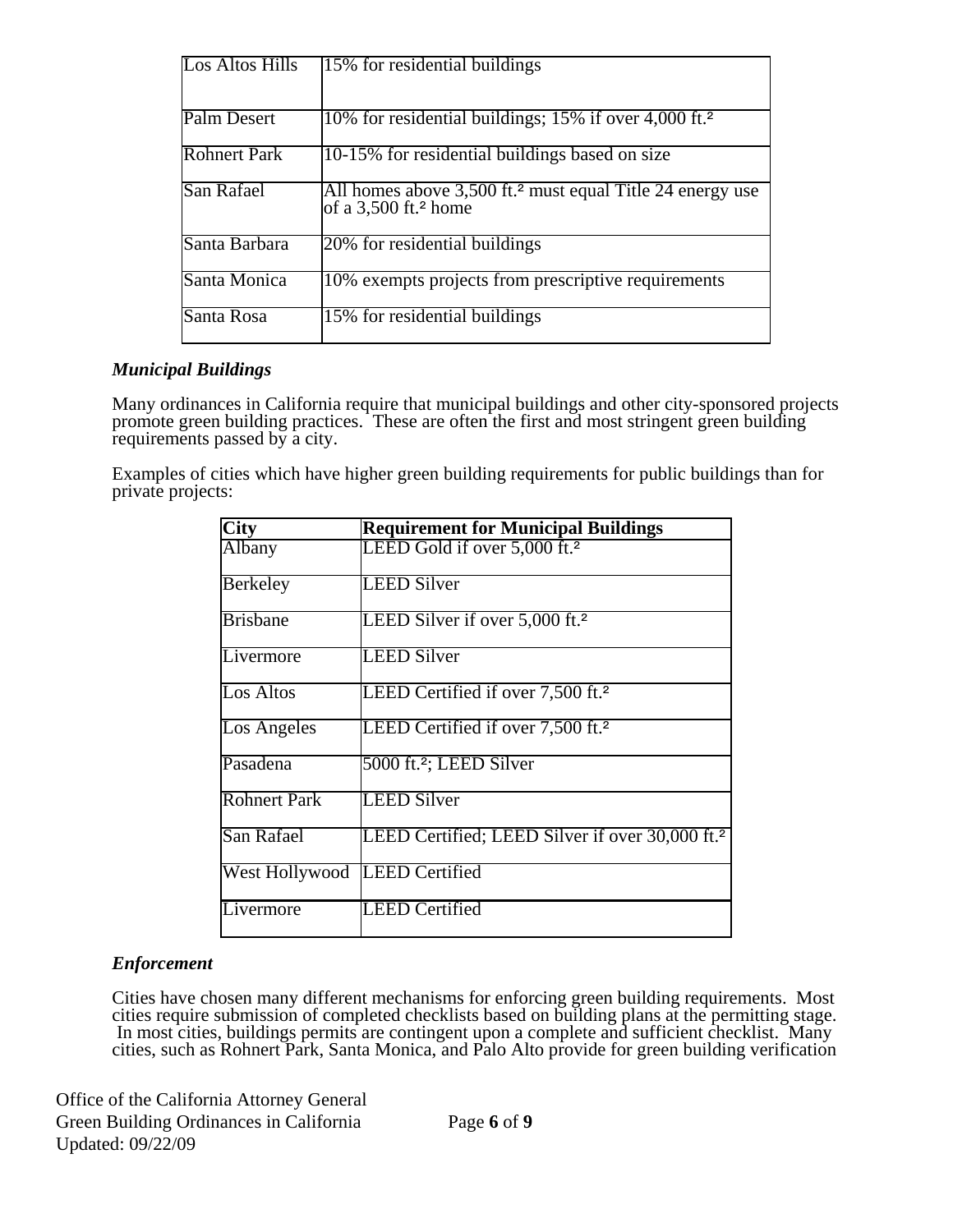prior to issuing an occupancy permit. The power to restrict permits for non-compliant buildings is an important part of ensuring compliance by private developers. San Mateo County requires builders to post a bond of \$1.50 per square foot to ensure compliance with green building requirements.

In addition to enforcement through the permitting process, some local ordinances provide for penalties for violation of a green building ordinance. Ordinances can provide for infractions or injunctions for violators, or even civil penalties. Criminal and civil sanctions are an important way of insuring that green building practices are followed even after the permitting process is complete.

| City                | <b>Enforcement</b>                                                                                                                                                    |
|---------------------|-----------------------------------------------------------------------------------------------------------------------------------------------------------------------|
| <b>Berkeley</b>     | Plan check at permit stage                                                                                                                                            |
| <b>Brisbane</b>     | Verification prior to occupancy permit                                                                                                                                |
| Cotati              | Plan check and project inspection                                                                                                                                     |
| <b>Culver City</b>  | 3rd party inspection                                                                                                                                                  |
| Livermore           | Verification plan submitted at permit stage;<br>inspection prior to occupancy permit; infraction or<br>injunction for violation; violation is also public<br>nuisance |
| Long Beach          | 3 <sup>rd</sup> party inspection prior to occupancy permit                                                                                                            |
| <b>Los Altos</b>    | Verification prior to final inspection                                                                                                                                |
| Los Angeles         | Plan check or LEED registration at permit stage                                                                                                                       |
| <b>Novato</b>       | Plan check at permit stage                                                                                                                                            |
| Palo Alto           | Plan check and verification prior to final inspection                                                                                                                 |
| <b>Rohnert Park</b> | Plan check and verification prior to final<br>inspection; infraction and civil penalty for violation                                                                  |
| Pasadena            | Verification at final inspection; additional<br>inspections as needed                                                                                                 |
| San Mateo (Co.)     | Plan check at permit stage; bond required until 3 <sup>rd</sup><br>party verification                                                                                 |
| Santa Cruz          | Plan check at permit stage                                                                                                                                            |
| Santa Monica        | Plan check at permit stage and final inspection                                                                                                                       |
| Santa Rosa          | Plan check at permit stage and final inspection                                                                                                                       |
| Windsor             | Verification plan developed at permit stage                                                                                                                           |
| West Hollywood      | Plan check at land use and permitting stages                                                                                                                          |

Cities and their methods of green building enforcement: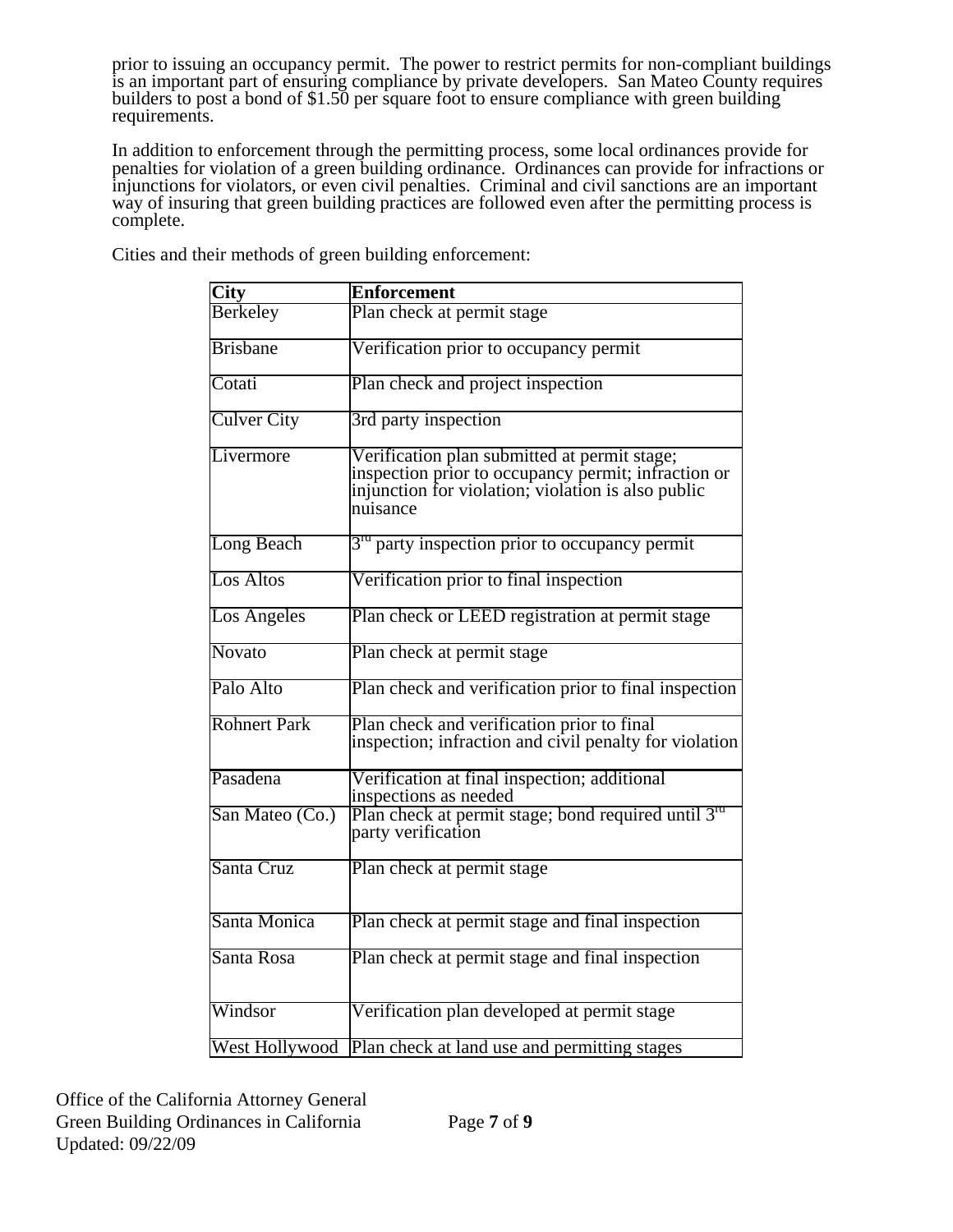| Livermore | Verification at permit stage |  |
|-----------|------------------------------|--|
|           |                              |  |

### *Incentives*

Many ordinances that codify mandatory green building requirements also provide incentives that encourage developers to meet or exceed the required standard. These incentives can take the form of rebates or reimbursements, or preferential treatment as expedited permit review, expedited inspections, or even permit variances such as increased floor-area-ratio (FAR) or unit density.

Examples of cities that provide incentives for green performance in addition to mandatory standards:

| City            | <b>Incentives</b>                                                                  |
|-----------------|------------------------------------------------------------------------------------|
| Anaheim         | Expedited permit processing and fee waivers                                        |
| $Costa$ Mesa    | Expedited permit processing and fee waivers                                        |
| Chula Vista     | 50 Green Points meets indoor air plan requirements;<br>expedited permit processing |
| Los Angeles     | Expedited permit processing for LEED Silver                                        |
| Petaluma        | Buildings attainting 50 GreenPoints get certificate, plaque,<br>city recognition   |
| San Francisco   | Priority permitting for LEED Gold; FAR/height waivers<br>for higher performance    |
| San Rafael      | Expedited permit, fee waiver, sign, plaque for 100<br>GreenPoints or LEED Gold     |
| San Mateo (Co.) | Priority permitting for 75 GreenPoints or LEED Certified                           |
| Santa Monica    | Permit processing for 35 GreenPoints or 33 LEED points                             |
| Marin $(Co.)$   | Rebates for installation of home solar panels                                      |

# *Comprehensive Ordinances*

As this document illustrates, there are a variety of approaches, methods, and measures to ensure that a city's development occurs in the most sustainable way possible. Required ratings, prescriptive measures, performance standards, powerful enforcement, and a variety of incentives can all work together to promote the effective and efficient shift to environmentally sensitive building. The most comprehensive programs combine all of these elements to establish minimum standards while encouraging innovation and voluntary commitment to green practices. Cities and counties of all sizes can take ambitious action to combat climate change. Two such comprehensive programs are compared below: